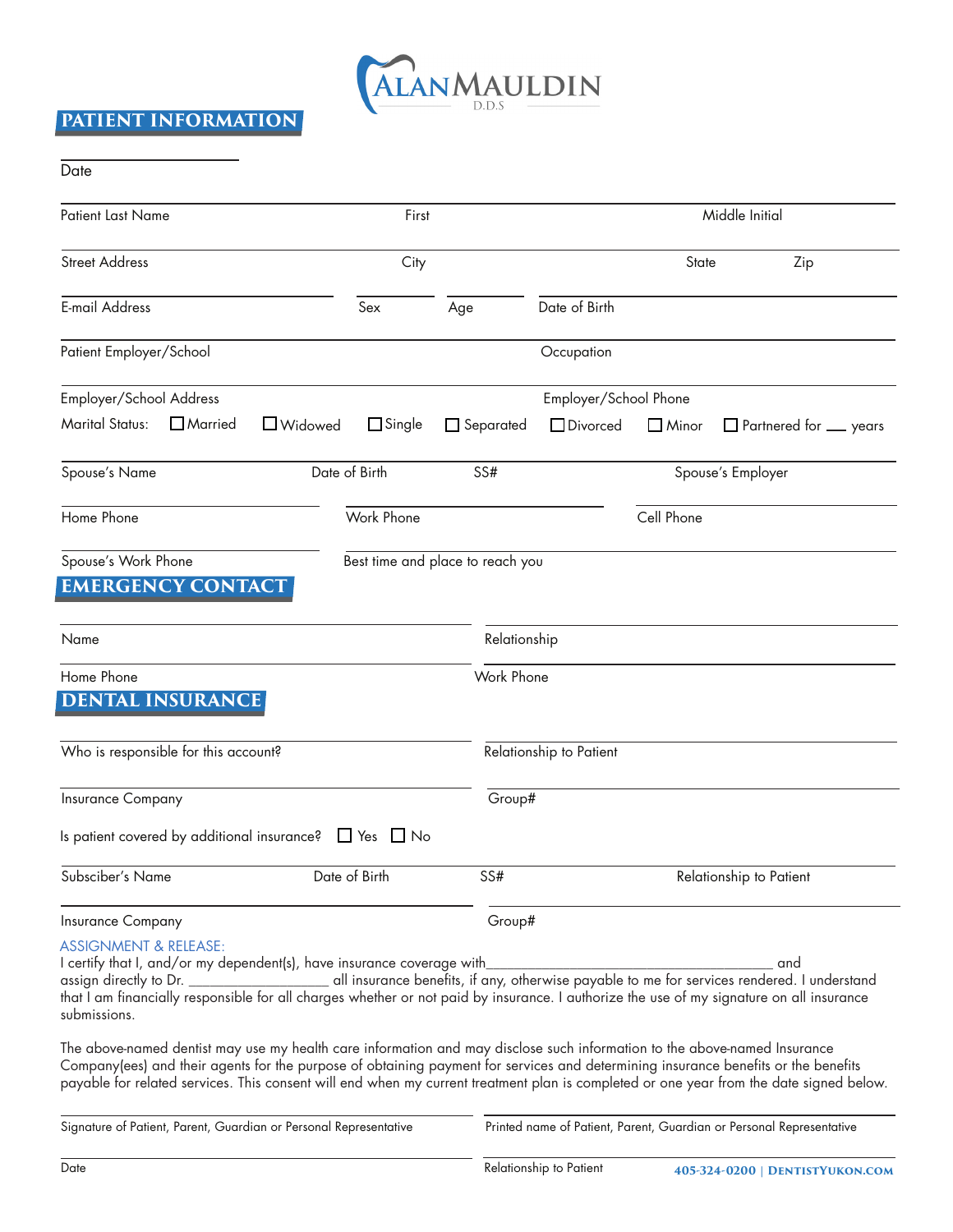## **DENTAL & MEDICAL HISTORY**

*Although dental personnel primarily treat the area in and around your mouth, your mouth is a part of your entire body. Health problems that you may have, or medication that you may be taking, could have an important interrelationship with the dentistry you will receive. Thank you for answering the following questions pertaining both your dental and medical history.*

#### Reason for today's visit

Former Dentist City/State

Date of last dental visit

#### PLEASE MARK "YES" OR "NO" TO INDICIATE IF YOU HAVE HAD ANY OF THE FOLLOWING:

| <b>Ⅲ Bad breath</b>                                               | $\mathbb{Z} \boxtimes$ Jaw pain or tiredness    |
|-------------------------------------------------------------------|-------------------------------------------------|
| X M Bleeding gums                                                 | $\mathbb{Z} \boxtimes$ Lip or cheek biting      |
| XI M Blisters on lips or mouth                                    | X <sup>III</sup> Loose teeth or broken fillings |
| <b>M</b> Burning sensation on tongue                              | $\mathbb{Z} \boxtimes M$ outh breathing         |
| 図 図 Chew on one side of mouth                                     | Ⅵ Mouth pain, brushing                          |
| $\mathbb{Z} \boxtimes \mathbb{C}$ igarette, pipe or cigar smoking | X <sup>I</sup> © Orthodontic treatment          |
| XI M Clicking or popping jaw                                      | ⊠ N Pain around ear                             |
| <b>□□ Dry mouth</b>                                               | $\boxtimes$ $\boxtimes$ Periodontal treatment   |
| <b>M</b> Fingernail biting                                        | $\Sigma \boxtimes$ Sensitivity to cold          |
| <b>M</b> Food collection between teeth                            | $\mathbb{Z} \boxtimes$ Sensitivity to heat      |
| $\mathbb{Z}$ $\mathbb{N}$ Foreign objects                         | <b>M N</b> Sensitivity to sweets                |
| <b>Ⅲ M</b> Grinding teeth                                         | $\boxtimes$ $\boxtimes$ Sensitivity when biting |
| <b>M</b> © Gums swollen or tender                                 | ⊠ Sores or growths in your mouth                |
| How often do you floss?                                           |                                                 |
|                                                                   |                                                 |

How often do you brush? \_

Women: Are you  $\Box$  Pregnant/trying  $\Box$  Nursing  $\Box$  Taking oral contraceptives

Are you allergic to any of the following:  $\Box$  Aspirin  $\Box$  Penicillin  $\Box$  Codeine  $\Box$  Acrylic  $\Box$  Metal  $\Box$  Latex  $\Box$  Sulfa Drugs  $\Box$  Local Anesthetics  $\Box$  Other If yes:  $\overline{a}$ 

### DO YOU HAVE, OR HAVE YOU HAD, ANY OF THE FOLLOWING?

| <b>M NIDS/HIV</b> Positive                  | ⊠ © Cortisone Medicine                   | Γ |
|---------------------------------------------|------------------------------------------|---|
| <b>El <sup>El</sup></b> Alzheimer's Disease | $\mathbb{Z} \mathbb{N}$ Diabetes         |   |
| <b>El III</b> Anaphylaxis                   | <b>M N</b> Drug Addiction                |   |
| <b>⊡</b> I Anemia                           | <b>M</b> Easily Winded                   |   |
| <b>⊡</b> III Angina                         | <b>M Emphysema</b>                       |   |
| <b>☑ 回 Arthritis/Gout</b>                   | <b>M N</b> Epilepsy or Seizures          |   |
| <b>M N</b> Artificial Heart Valve           | <b>Excessive Bleeding</b>                |   |
| <b>□ 回 Artificial Joint</b>                 | $\boxtimes$ $\boxtimes$ Excessive Thirst |   |
| M Asthma                                    | ⊠⊠ Fainting Spells/Dizziness             |   |
| <b>Ⅲ Blood Disease</b>                      | <b>M</b> In Frequent Cough               |   |
| $\mathbb{Z}$ $\mathbb{N}$ Blood Transfusion | <b>ME</b> Frequent Diarrhea              |   |
| <b>M</b> Breathing Problems                 | <b>M</b> In Frequent Headaches           |   |
| <b>M</b> Bruise Easily                      | <b>M N</b> Genital Herpes                |   |
| <b>M</b> Cancer                             | <b>☑ ₪ Glaucoma</b>                      |   |
| <b>M</b> Chemotherapy                       |                                          |   |
| <b>M</b> M Chest Pains                      | M ₪ Heart Attack/Failure                 | Γ |
| <b>M</b> ©old Sores/Fever Blisters          | M M Heart Murmur                         |   |
| <b>M</b> © Congenital Heart Disorder        | M ⊠ Heart Pacemaker                      | Ν |
| <b>M</b> Convulsions                        |                                          | Γ |
|                                             |                                          |   |

| Date of last dental X-rays                                                                                                             |      |  |  |
|----------------------------------------------------------------------------------------------------------------------------------------|------|--|--|
| Are you under a physician's care now?<br>If yes: $\frac{1}{2}$ yes: $\frac{1}{2}$                                                      |      |  |  |
| Have you ever been hospitalized or had a major operation? $\boxed{\triangledown}$ $\boxed{\mathbb{N}}$                                 |      |  |  |
| Have you ever had a serious head or neck injury?                                                                                       |      |  |  |
| Are you taking any pills, medication or drugs?<br>If yes: $\frac{1}{2}$                                                                | YI N |  |  |
| Do you take, or have you taken, Phen-Fen or Redux?<br>If yes: $\frac{1}{2}$ yes: $\frac{1}{2}$                                         |      |  |  |
| Have you ever taken Fosamax, Boniva, Actonel or any other $\sqrt{m}$ $\overline{\text{N}}$<br>medication containing bisphosphonates?   |      |  |  |
| Are you on a special diet? $\boxtimes$ $\boxtimes$<br>Do you use tobacco? $\mathbb{Y} \mathbb{N}$<br>Do you use controlled substances? | YN   |  |  |

| Ⅵ ⊠ Hemophilia                                          | $\boxtimes$ $\boxtimes$ Radiation Treatments         |
|---------------------------------------------------------|------------------------------------------------------|
| Ⅵ ⊠ Hepatitis A                                         | $\mathbb{Z} \boxtimes \mathbb{R}$ Recent Weight Loss |
| <b>Z</b> ⊠ Hepatitis B or C                             | <b>M N</b> Renal Dialysis                            |
| <b>Σl ⊠ Herpes</b>                                      | $\boxtimes$ $\boxtimes$ Rheumatic Fever              |
| 꾀⊠ High Blood Pressure                                  | $\boxtimes$ $\boxtimes$ Rheumatism                   |
| ת High Cholesterol                                      | <b>☑ ℕ Scarlet Fever</b>                             |
| ת Hives or Rash                                         | <b>El <sup>El</sup></b> Shingles                     |
| 꾀 El Hypoglycemia                                       | <b>M N</b> Sickle Cell Disease                       |
| ิ ⊠ Irregular Heartbeat                                 | $\boxtimes \boxtimes$ Sinus Trouble                  |
| <sub>지 I</sub> Kidney Problems                          | Ⅵ ⊠ Spina Bifida                                     |
| $\textcolor{orange}{{\mathbb{Y}}}$ $\boxtimes$ Leukemia | <b>M N</b> Stomach/Intestinal Disease                |
| ∑ ⊠ Liver Disease                                       | $\square \boxtimes$ Stroke                           |
| 꾀 ⊠ Low Blood Pressure                                  | 図 Swelling of Limbs                                  |
| א ⊠ Lung Disease                                        | <b>Ⅲ In</b> Thyroid Disease                          |
| <b>Mitral Valve Prolapse</b>                            | $\boxtimes$ $\boxtimes$ Tonsillitis                  |
| VE Osteoporosis                                         | $\mathbb{Z} \boxtimes \mathbb{I}$ Tuberculosis       |
| M © Paint in Jaw Joints                                 | $\mathbb{T} \mathbb{N}$ Tumors or Growths            |
| ल Parathyroid Disease                                   | $\mathbb{Z} \boxtimes \mathbb{U}$ cers               |
| <b>∏ ©</b> Psychiatric Care                             | <b>Ⅲ N</b> Venereal Disease                          |
|                                                         | <b>M</b> N Yellow Jaundice                           |

Have you ever had any serious illness not listed above?  $\boxed{\Upsilon}$   $\boxed{\text{N}}$  If yes: \_

Comments:

To the best of my knowledge, the questions on this form have been accurately answered. I understand that providing incorrect information can be dangerous to my (or patient's) health. It is my responsibility to inform the dental office of any changes in medial status.